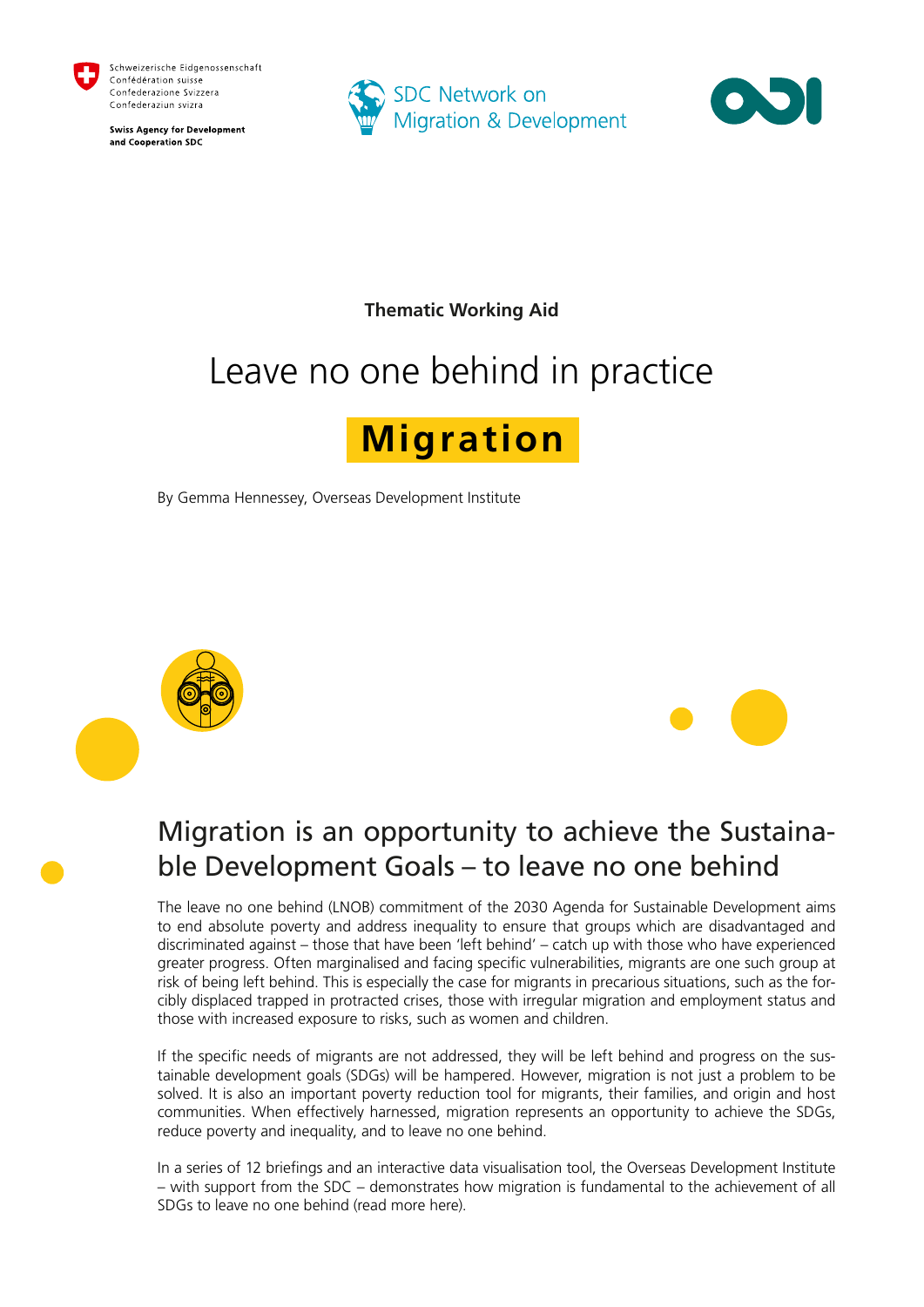

### Migrants can be marginalised and risk being left behind

Migrants can face specific vulnerabilities, at all stages of the migration process: pre-migration, in transit, in host countries, and on their return. In host countries, migrant workers are more likely to [work](https://www.odi.org/publications/11193-decent-work-migration-and-2030-agenda-sustainable-development) [i](https://www.odi.org/publications/11193-decent-work-migration-and-2030-agenda-sustainable-development)n precarious forms of employment: [women](https://www.odi.org/publications/10476-women-move-migration-gender-equality-and-2030-agenda-sustainable-development) in particular tend to work in low-paid, less visible and regulated sectors, such as domestic work, and consequently face an increased risk of exploitation, abuse and poor working conditions.

Partly as they are more likely to live in precarious conditions, migrants often lack good access to [health,](https://www.odi.org/publications/10477-health-migration-and-2030-agenda-sustainable-development) [education,](https://www.odi.org/publications/10834-education-migration-and-2030-agenda-sustainable-development) [water and sanitation](https://www.odi.org/publications/11143-water-and-sanitation-migration-and-2030-agenda-sustainable-development) an[d](https://www.odi.org/publications/10822-social-protection-migration-and-2030-agenda-sustainable-development) [social protection](https://www.odi.org/publications/10822-social-protection-migration-and-2030-agenda-sustainable-development) services. Even when eligible, migrants face many barriers in accessing services, such as language and cultural barriers, fear of or actual discrimination by service providers, financial costs, lack of information and knowledge about entitlements, and fear of deportation for those with insecure migration status. Data is typically not disaggregated by migrant status, meaning migrants are invisible, which undermines understanding of their needs and gaps in access to basic services. This is particularly the case for hard-to-reach groups who tend to be missing from official statistics and SDG progress reports, such as migrants living in informal settings, IDPs and refugees.

Whilst little is known about the take-up of social protection coverage for migrants, around 25% of regular migrants are estimated to have no access to social protection. Further, as many migrants move between low- and middle-income countries with weak national social protection systems, *effective* social protection coverage for migrants is thought to be much lower.

In transit, accessing basic services is particularly challenging for migrants, availability of water and sanitation is limited and quality of services is often low, even in more formalised refugee settlements. Refugee women and girls on the move are vulnerable to violence, sexual abuse and trafficking.

In order to address the inequalities they face as a marginalised population, there is a need for national governments and development partners to implement specific policies and programmes for migrant groups at risk of being left behind. Those in crisis situations are even more at risk of falling through the cracks or being explicitly excluded by governments, and thus progress for this group depends largely on the efforts of the international community.

Further, unless migrants are more visible in data, their needs are not fully understood and actors thus risk leaving migrants behind. A key priority is to address data gaps and collect migrant-disaggregated data, in order to identify needs, improve coverage of services and accountability of governments and service providers.

### Migration can be an effective poverty reduction tool

Migration can increase development, reduce [poverty](https://www.odi.org/publications/10912-poverty-migration-and-2030-agenda-sustainable-development) [f](https://www.odi.org/publications/10912-poverty-migration-and-2030-agenda-sustainable-development)or migrants themselves, their families, their host countries and countries of origin, and can thus be a specific tool to ensure no one is left behind. Migrants themselves earn higher wages as a consequence of migrating – incomes of those who move from lower to higher income countries increase by three to six times.<sup>1</sup> Remittances have an important poverty-reducing effect for migrants' families and are found to lead to improved health and education access and outcomes.

In migrants' home communities, remittances can drive localised economic change, for instance creating jobs by stimulating demand for labour. At a macro level, remittances often contribute more to GDP than development aid. In host countries too, migration can be beneficial, as migrants can contribute to the fiscal balance of countries, through taxes and filling labour gaps.

<sup>1</sup> World Bank (2018) Moving for Prosperity http://www.worldbank.org/en/research/publication/movingfor-prosperity